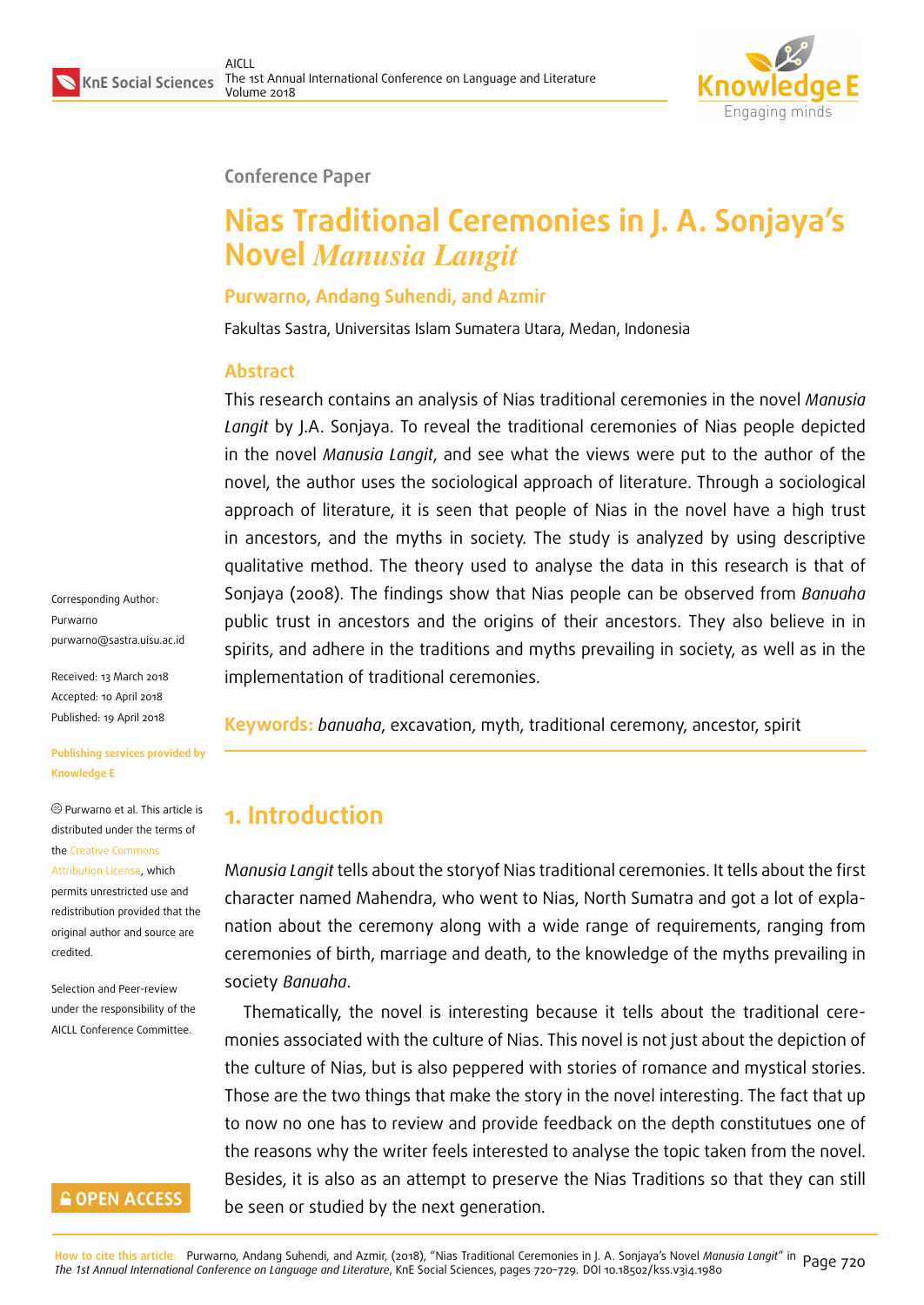

### **2. Literature Review**

#### **2.1. Nias history**

The Nias islanders have cultural links with the Bataks on Sumatra, the Naga in India, Dayaks in Kalimantan and aboriginal groups in Taiwan. In the old days they practiced headhunting and fought wars between clans to secure heads for funerals and wedding doweries. Nias island was not brought under the control of the Dutch until the 1950s. Before that time many Nias were captured by the Aceh or traded with gold and became slaves. Christianity made great inroads among the Nias beginning in 1915 through apocalyptic conversions movements known as the Great Repentance that characterized traditional Nias beliefs as works of the devil (Paul Hockings: 1993: 221).

Recorded accounts of Nias Island date back to the period of trade by Baghdad merchants with India and China, by way of Southeast Asia. Suleyman in Viaro (2001: 150- 171) first wrote about the island and described it "to contain an abundance of gold. The inhabitants live off the fruit of the coconut tree, from which they make palm wine, and cover their bodies with coconut oil. When someone wants to get married, he must bring the head of an enemy. If he has killed two enemies, he may take two wives. If he has killed fifty enemies, he may take fifty wives." Other early accounts of Nias Island include: *The Book of Indian Wonders* (*Kitab adaib al-Hind*), dated by Van der Lith to the year 950; the writings of the famous geographer Edrisi (1154); a description of cannibals inhabiting the island by Kazwini (1203–1283); accounts by Rasid Ad-Din (1310); and descriptions of a large island city by Ibn Al-Wardi (1340).

#### **2.2. Nias ceremonies**

Nias people believe that, in the sky there are nine levels of heaven and at the above levels, *Lowalangi* (God of Heaven) dwels. They also believe there are other nine levels under the earth controlled by *Latura* (God of Death).

Nias community held a ritual and ceremonial sacrifice of animals intended for *Lowalangi*. Offerings such as eggs, produce, wine, and water are intended for the ancestors and nature spirits. Other rituals or ceremonies are present at wedding celebrations, funerals or the funerals and feasts which were held by the nobility.

Nobility which is so called *Si'ulu* is entitled to the position of heredity. *Si'ulu* title must be passed through the celebration. Prior to the celebration of the requirement, a person cannot accept a new honorary title; only after conducting *owasa*, a person will be recognized as *Si'ulu*. In *owasa*, everyone is trying to "outdo each other", for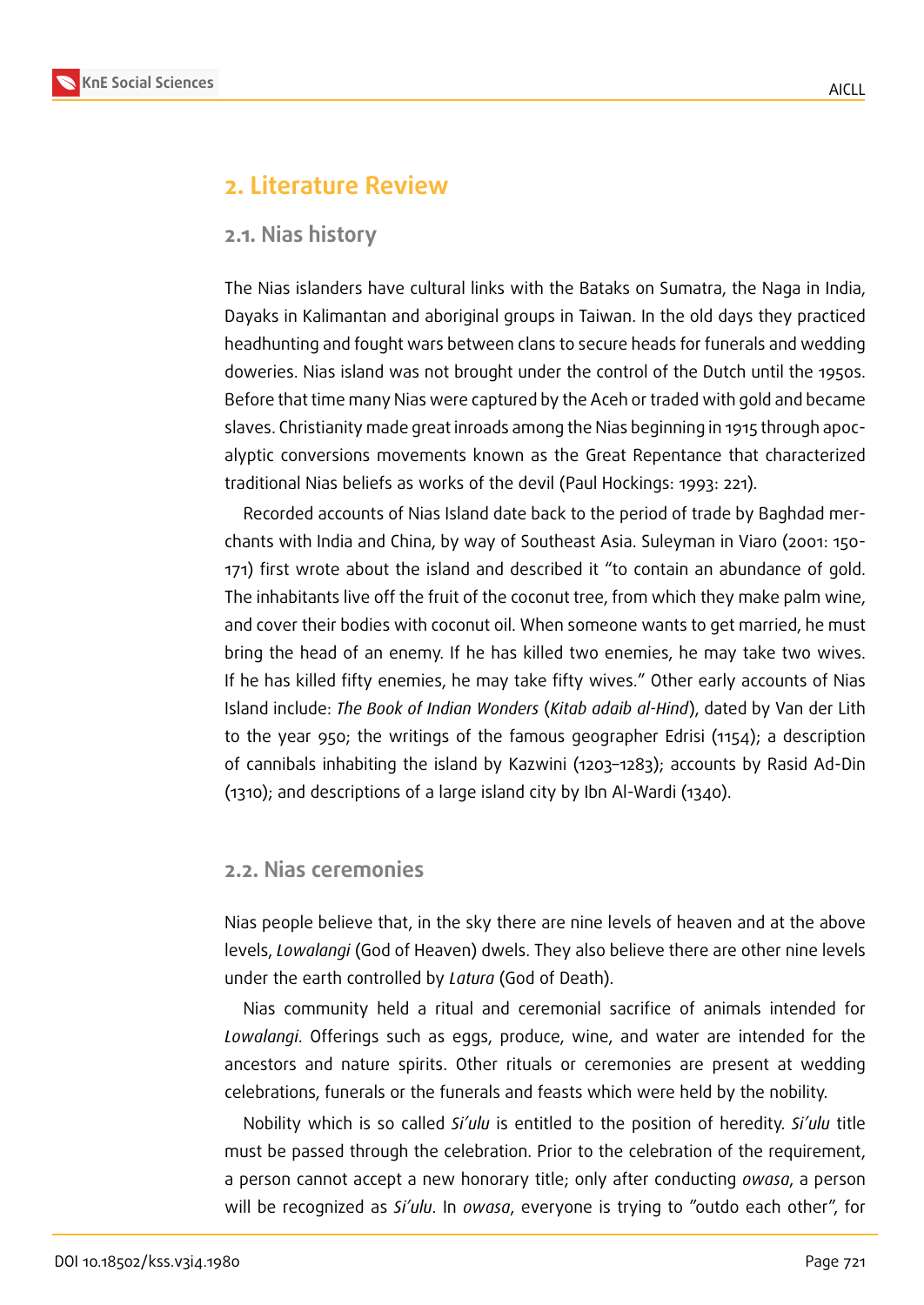example the dignity will be lifted by the greater number of pigs supplied. The flesh will then be distributed to the public in the appropriate party rank and class, giving the meat also show respect to guests. Giving meat on holy *owasa* also contain elements for Nias people "consider themselves" as the pigs of the gods, so the sacrifice of pigs symbolize human sacrifice. With other words, the prestige of a person is not measured by the amount of accumulated wealth, but by its ability to accumulate wealth to be shared [11].

Another important element is the structuring and implementation. *Owasa* continues cooperation between the chiefs and villagers, nobles, and commoners whose support is need[ed](#page-9-0) to collect goods for the celebration.

The noble women are also able to finance their own celebration. Interestingly, a man would put gold jewelry for his wife first before himself as a courtesy to the wife's family. The common people are also allowed to hold a small celebration of the people. Of course, if they are quite prosperous, they are expected to do so.

However, they are not as entitled to wear jewelery as worn nobility and not allowed to often hold celebrations; also prohibited from having a party to raise the level to the position of royalty.

On the feast of this great salvation, the nobles sought to obtain the rights to join the ancestors. This is done by setting up a monument and memorial stone. Monuments in the form of a stone throne are called *osa-osa*, decorated by animal heads and stone building upright. Carved stone surface as a warning to the leaders is important.

Another kind of ceremony is *fondrakö*. *Fondrakö* is also documented in the literature Nias. Some sources say that the ceremony was held to clarify the customary law and also absolution for violations of the law that might have upset the balance of the universe. *Fondrakö* basically swore his oath on the formation of ori (a collection of villages) when the village head members gather to determine the exchange rates of various goods, standardization of weights and measures, as well as the setting of interest. *Fondrakö* confirms curse against anyone who violates the provision. It is said that the first *fondrakö* held by *Hia* known from *Gomo*, and whenever there are members of the village who broke away to build a new village, held *fondrakö* to reaffirm the rule; there is always a pig is sacrificed.

Violation of the rules of the ancestors are believed to punishment in the form of pain and misfortune; and the ceremony of absolution should be implemented in a way to make a sculpture contest *Horo* tall headdress wearing branched stems. Formerly the clergy should wear headgear of fork-shaped timber at the ceremony *fondrakö*.

The people of Nias are still celebrates various ceremonies and parties with dances, games and rituals soldiering. Among the most spectacular event is a war dance, a show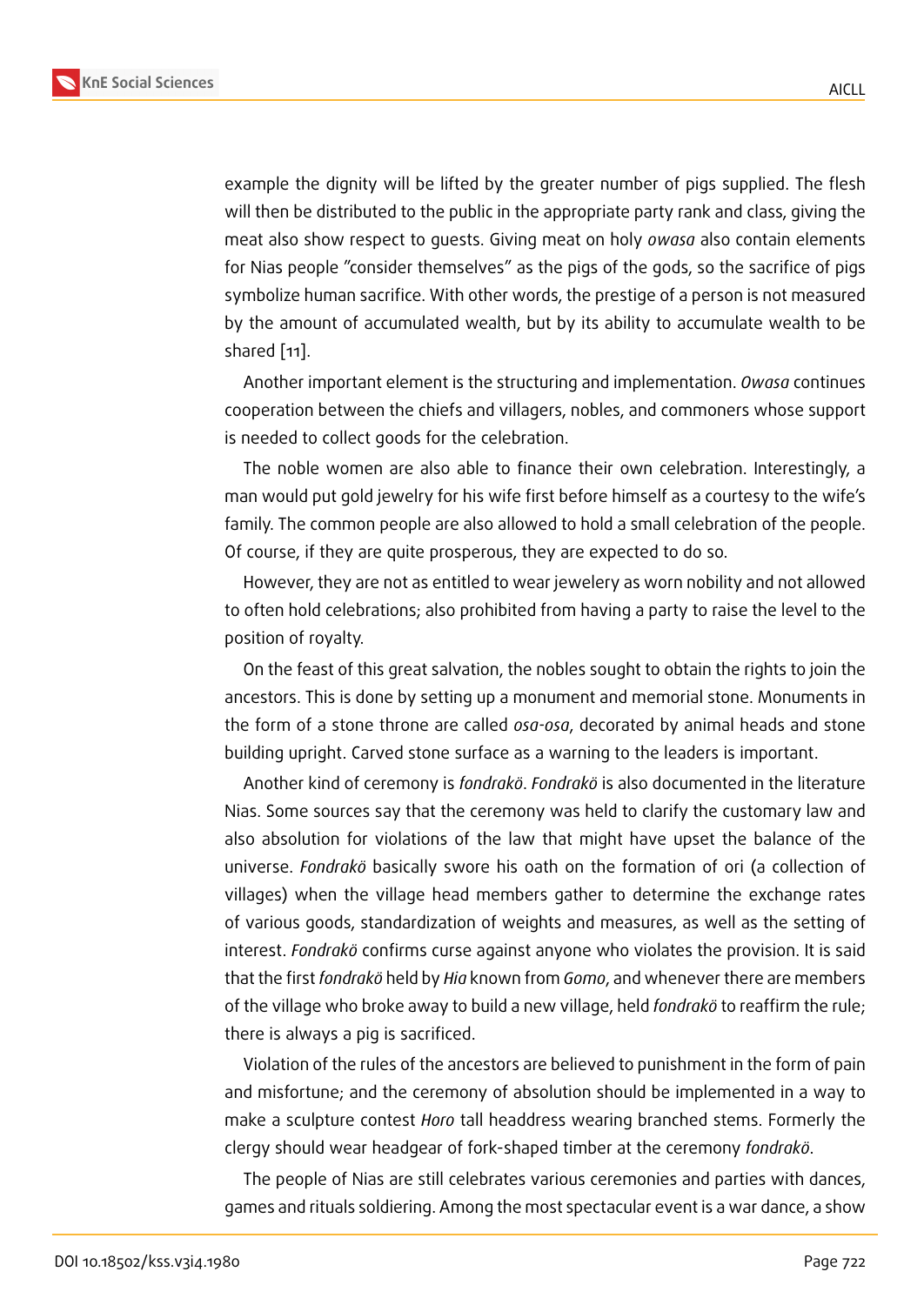

that is always present in each event Nias ceremony. Other ceremonies which sometimes happen traditionally are ceremony for respecting ancestors, for the head hunting as the means of revenge but it is not happened anymore, baby spirits eaters as the way of vanishing the burdenrns, for buiding a house or traditional house, appointing a new leader, welcoming guest, and many other things (Sonjaya. 2008: 97)

# **3. Research Method**

To analyze the data, this research uses descriptive qualitative research. Qualitative research is commonly used to investigate research questions. The content analysis, inductive analysis, and logical analysis are mostly used in the analysis of qualitative material (Walford, 1991: 76), stating that descriptive research determines and reports the way the things are. This research shows the nature of the situation as it exists at the time of the study. That is why this research uses descriptive design. The data of this study belong to the non-manipulated variables as they are not the result of experiment.

As long as all the data collection is in the form of words, this research also uses qualitative research. The main instrument of this research is the researcher himself as the key-human-instrument. The object of this analysis is marital failure and some characters are involved in this marital failure and they are to be analyzed based on the phenomena of the situation. The role of qualitative approach in this study is to give a portrayal of characters' attitude to the belief systems of Nias People.

## **4. Discussion**

### **4.1. Respecting for ancestors ceremony**

At the beginning of *Manusia Langit*, J.A. Sonjaya directly illustrates that the people of Nias, which is *Banuaha* society, still believe in the existence and role of ancestral spirits in their lives. In the novel, the novelist also several times brings up a dialogueof the characters who call the ancestral people of Nias. The mention of ancestors by the people of Nias in the early stories is seen from the conversations that occur between Pak Nai Laiya with Sayani. Pak Nai Laiya is believed to have the power to summond up the ancestral spirits to come to his house so that if Mahendra wants to know the history of *Banuaha,* he can ask directly the ancestral spirit.

"This man told me, the matter will later permit them talking again with Mr. Mbowo Laiya. But, he said, if Bang Mahendra wants to know the history of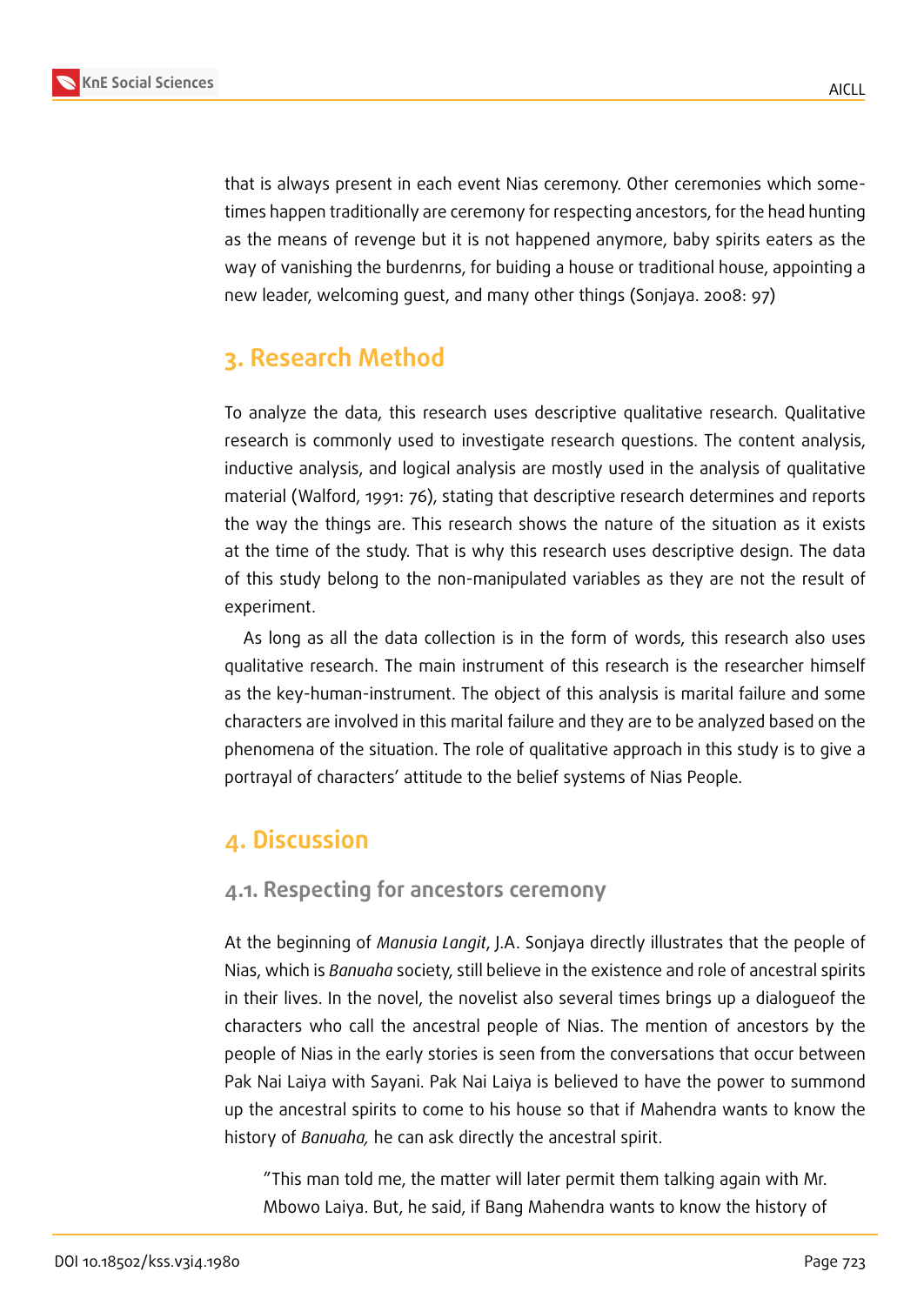

*Banuaha*, just come to his house. Pak Nai Laiya can invite his ancestral spirits. Bang Mahendra could talk with the spirits, including asking about the history of *Banuaha*. No need to bother digging, he said. (Sonjaya, 2010: 5).

Sayani is the son of Ama Budi, the indigenous leaderof Mahendra in *Banuaha* society. As the son of an important person in the village, Sayani certainly understands how the customs rules and beliefs are prevailing in its environment. However, behind the obedience, as a young man who has been going to G. Sitoli, Nias which is more modern, he has started to pick the beliefs that may still be enforced or are not. In the excerpts of the conversation, there are other figures, namely the figure of Pak Nai Laiya. Pak Nai Laiya is a descendant of *Banuaha*. In the past, there was tension between the family of Sayani with Pak Nai Laiya. Therefore, until now, Pak Nai Laiya still bears a grudge, even they want to separate themselves from Banuaha and establish *banua* or other villages. The above quotation explained that Pak Nai Laiya believesthat the ancestral spirits can be summoned through the ceremony and can help people who want to know the ancestral spirits trip. After the ancestral spirits arecalled, Mahendra will not have to bother to dig up and collect the data one by one.

The information that Pak Nai Laiya can summon up the ancenstral spirit so that Mahendra can speak to the spirits make Mahendra confused. He wonders how the communication process can occur. This can be seen from the quotation "How can I communicate with ancestral spirits?" (Sonjaya, 2010: 5). How to communicate with the ancestral spirit as conveyed by Pak Nai Laiya through a sculpture really has made Mahendra confused.

"Pak Nai Laiya Said that Bang Mahendra could talk to the ancestors through zatua shootout, sculpture parents, at Pak Nai Laiya's home," Sayani translate. "The spirit of the great man could be called, but they must do the ceremony first." (Sonjaya, 2010: 6).

From the above quotation, it is seen that Pak Nai Laiya seems able to summond up the ancenstral spirit. They trust and respect for ancestors. In addition, people also believe that the spirit has an important role in their lives. Trust and respect for ancestors are not only seen on the confidence in the community, but also supported by the establishment of some sculptures or stone heritage building of the Megalithic period. *Banuaha* public trust in ancestors along with their places of ancestor worship is related to public confidence of *Banuaha* about a decline in *Manusia Langit*. *Manusia Langit* which is described in the novel is the ancestor of the people of Nias. For the people of Nias, the area near the river flow *Gomo* is considered very sacred place because it is a drop in *Manusia Langit* to Earth.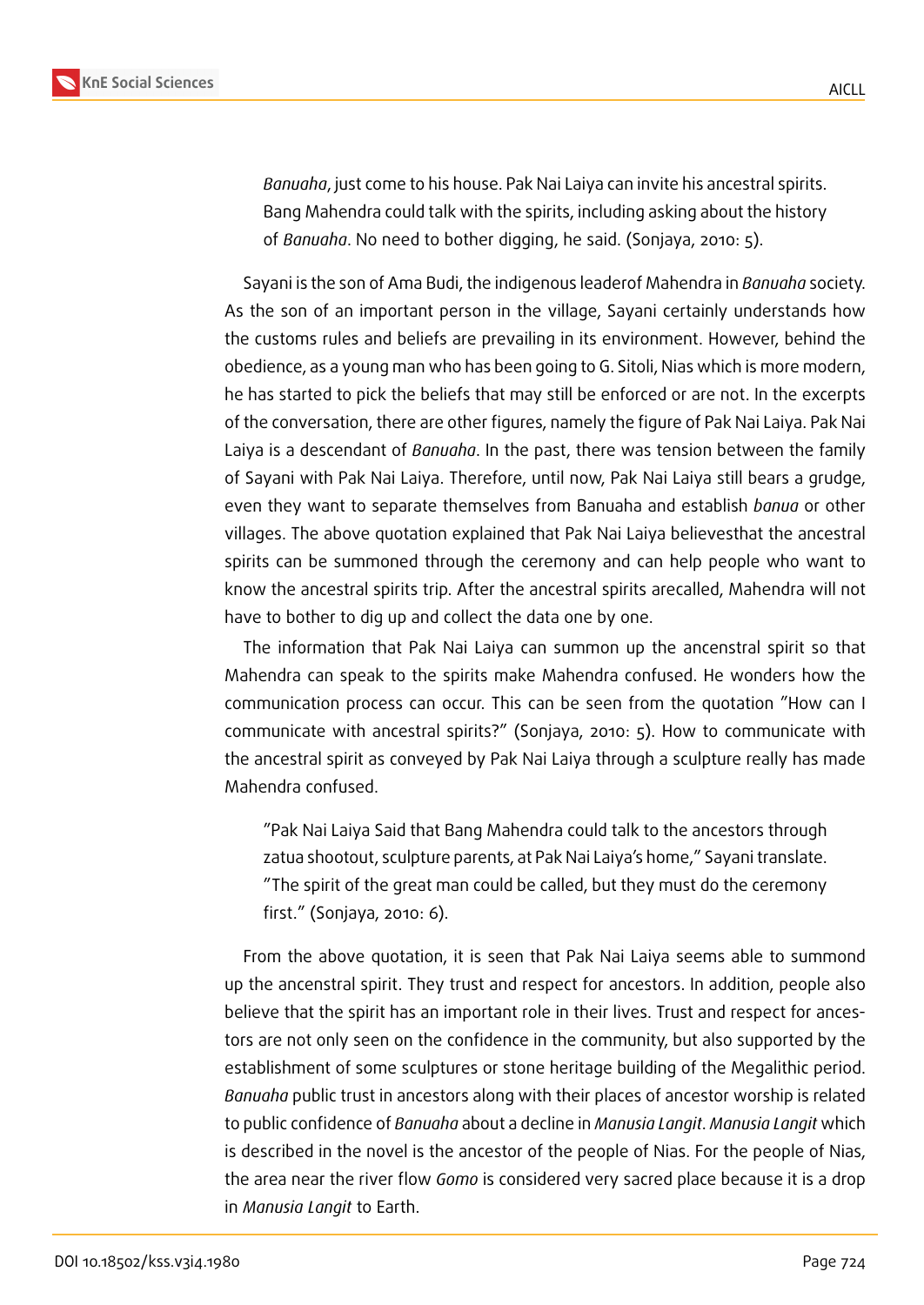

### **4.2. Head hunting ceremony**

Besides beliefs in ancestors applied in a certain ceremony and the origins of its people as descendants of *Manusia Langit*, Nias people depicted in the novel is the *Manusia Langit* society that keeps the tradition already. One tradition that many people do in Nias, especially the people of Nias in the past is the tradition of head hunting ceremony. In the novel, the depiction of the hunting ceremony, or be heading head, first appeared at the beginning of the story. After meeting with Pak Nai Laiya while excavating at a location near the river flow of Gomo, Sayani is warned not to come to the house of Pak Nai Laiya alone. Mahendra then surprised when Sayani said that Pak Nai Laiya often create problems with Ama Budi's family, especially the family of Mr. Nai Laiya who still has a grudge heads in debt.

Here is a quotation that shows an explanation of the tradition of hunting or decapitation ever happened to the ancient people of Nias.

"People they always do, Brother, always looking for trouble, especially withour family, always so "

"Why?"

"You know, brother, here like that, especially when they still oweat our heads. It's a matter of pride. "

"Chief of what?"

"The human head?"

"Once upon a time, cut off the head of their grandfather by our grandfather becausepeople they insult our grandmother". (Sonjaya, 2010: 7).

As seen in the above quotation, as an immigrant from outside of Nias, Mahendra is very surprised by the decapitation told by Sayani. It certainly looks strange and foreign to the people who are just a few moments to settle in Nias. The conversation indicates that in fact, among families with relatives of Ama Budi and Pak Nai Laiya, there was a dispute that was simply superb. This dispute raises a tradition that the next head of the debt must be paid to the head. Such depictions are seen that in solving the problem, the people of Nias first use of emotion and anger as a means of settlement.

### **4.3. Baby eaters spirit ceremony**

In Nias society described by the author of the novel *Manusia Langit*, shows that people who trust the spirits is good in their lives. As a society that is still far from modern life,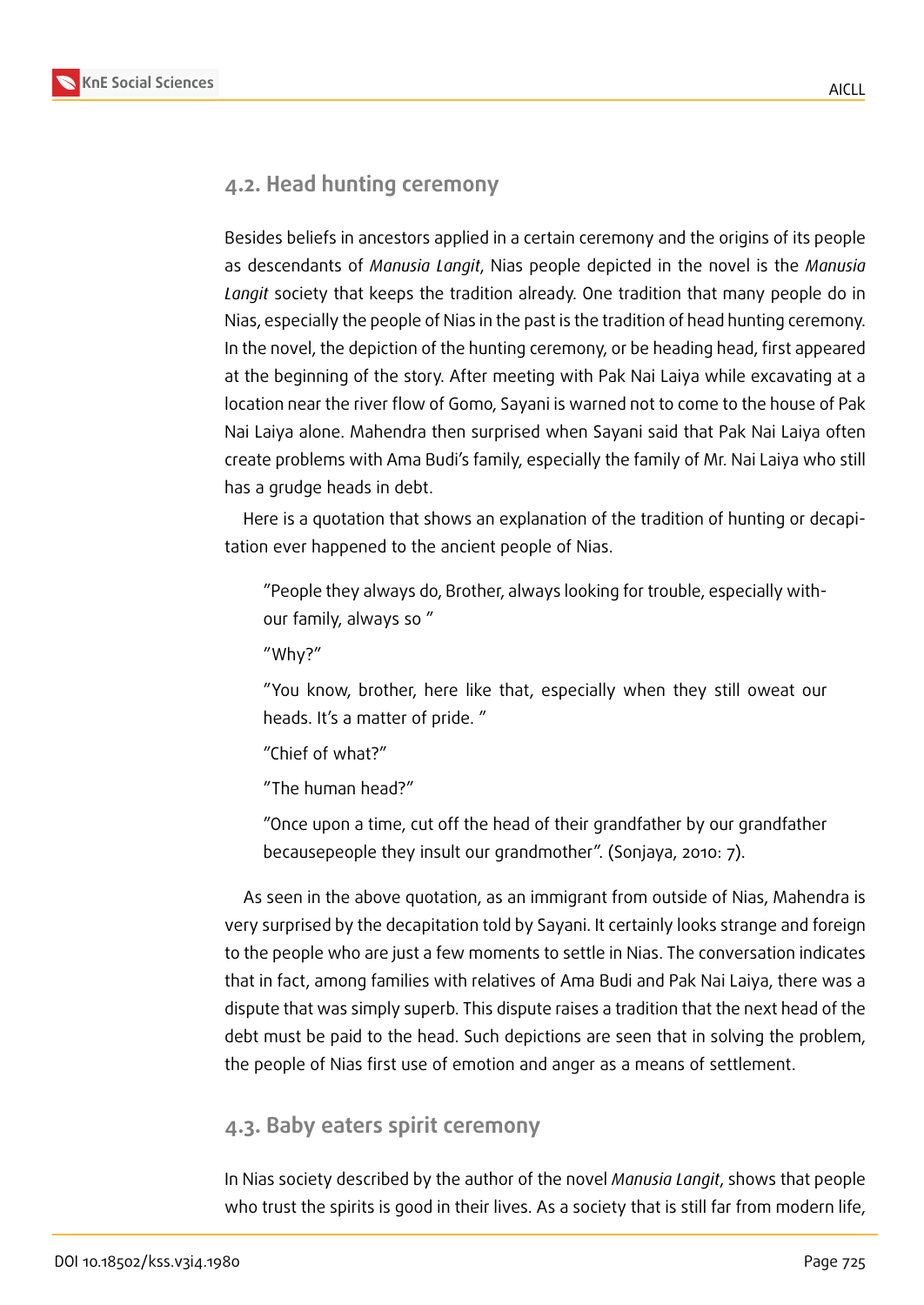

people in Nias depicted in the novel *Manusia Langit* believe some evil spirits disrupt their lives. Two demons that appear in the sky is the human spirit and the baby eaters *tesafo* (spirits). Baby spirit eater was first raised in the early part of the story when Ama Budi first told him about his birth. At that time Ama Budi said that he was lucky to be born safely and not be eaten by spirits. Budi Ama explanation can be seen from the following quotations.

"Yes yes, I'm very lucky. In the old days a lot of babies born in missing fields in eating spirits, "said Ama Budi (Sonjaya, 2010: 19).

From these quotations, it seems that people believe that at that time many babies being eaten by baby-eating spirits are very lucky. This baby-eating spirits began to be known when the tribe *Belada* (Nias people who lived by hunting in the forest) still occupies Nias. According to the old people in Nias, the tribe was losing its population because many of their children were eaten by the baby-eating spirits, as seen in the following passage.

"Because of often missing eaten by spirits, Belada population ultimately is not much and not growing, even extinct. Children are frequently lost their babies eaten by evil spirits. The story was still alive until now. Many people still believe that we are now eating the baby's spirit. "(Sonjaya, 2010: 20).

### **4.4. House building ceremony**

In the novel depicted the Sky People that used to be, for the people of Nias, the house is valuable because it is not only set up for a place to stay. Establishment of houses for the people of Nias was used also to show the owner's social status. In the establishment, a custom home should also follow some stages of the ceremony, as seen in the following passage.

"In addition to large logs that no longer exist in the forest, building a custom home is hard for us now. Should parties, ranging from preparing the wood, build, to inaugurate the house? Party costs far more than material for making houses, especially for the nobility like us. Established a custom house take many years because it must go through various stages of the ceremony (Sonjaya, 2010: 12).

Stages ceremony performed in the establishment of a custom home is later explained further by Sayani, as illustrated in the following quotation.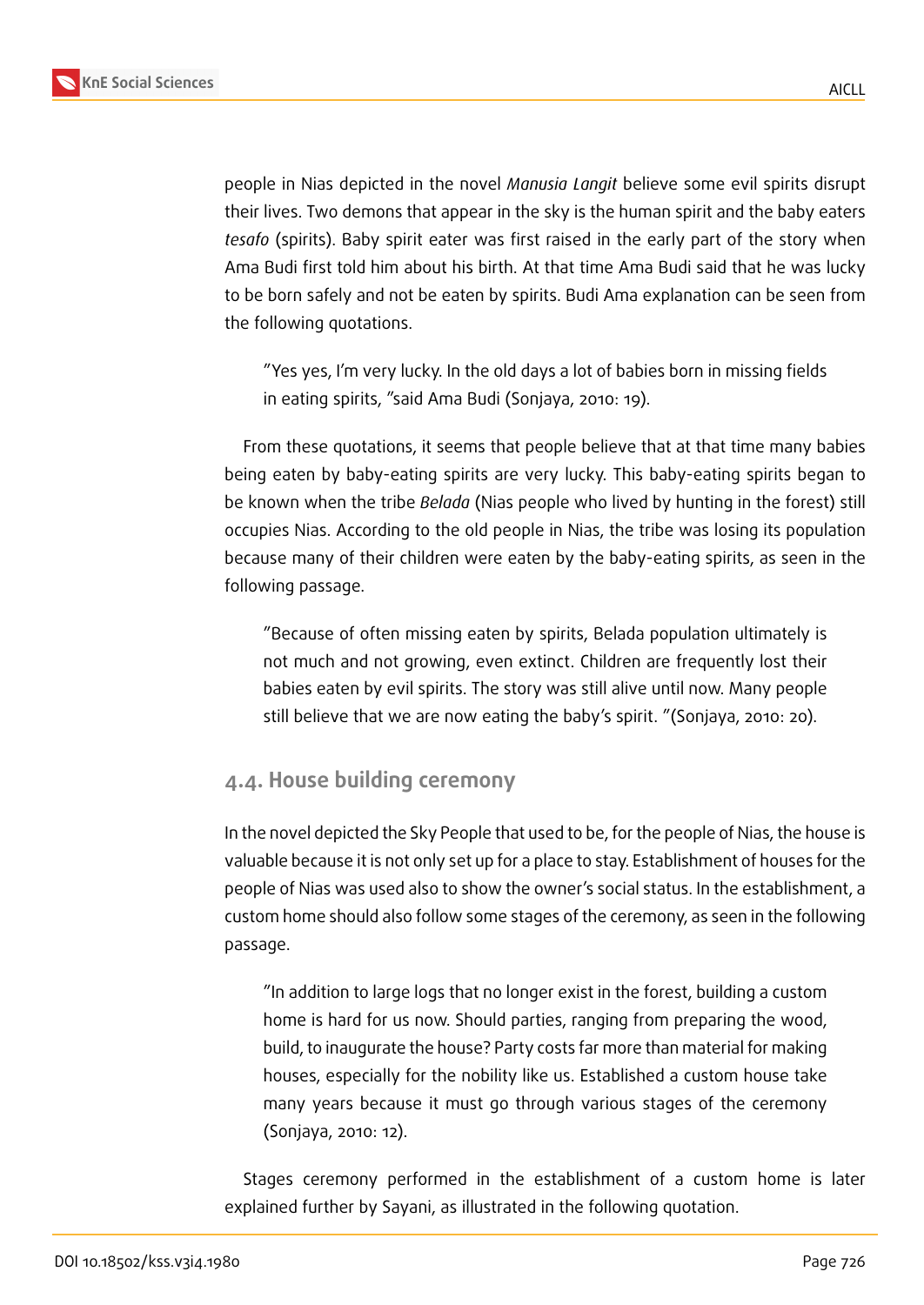

"In the past, while creating the foundation ceremony held beating gongs and drums to drive away the evil spirits in the land that will be built around the house. When the house was completed, before occupied, they should be held several times of ceremony, inviting dozens of men into the house to test the strength of the house with an animal-an animal dancing. After that they should be treated to food by slaughtering dozens of pigs. "(Sonjaya, 2010: 13).

As mentioned before, the religious system adopted by the people of Nias demonstrated their confidence in the fine spirits. From the quotation above, it shows that the beating gongs and drums in the stage of the ceremony meant that people living in the house will be free from evil spirits disturbing. In addition, the slaughter of pigs can be seen as a means to show the prosperity of the owner of the house. *Manusia Langit* also mentioned that in ancient days, not just pigs were slaughtered, the head of a slave also sacrificed in the ceremony of the construction of custom homes. It is seen from the following quotation.

"In the past, the things slaughtered are not only pigs, but also a slave who was ousted from the rooftops that very high to fall down, and then slaughtered. Head of slaves was then deposited on top of pole home. "(Sonjaya, 2010: 13).

Slaughter pig's head or slave head is conducted to demonstrate the dignity and position in society as well as homeowners in their positions in front of the ancestors. However, as already explained, the construction of custom homes are now not as complicated as it was because it was blocked by the facilities and the inclusion of religion in their lives. At the present time, people are not easily able to collect the recovered even hundreds of pigs to be sacrificed. This makes the terms of the construction of custom homes in *Banuaha* is now much easier. The depiction of the founding ceremony of the traditional houses depicted in *Manusia Langit* has differences with the stages of the establishment ceremony contained traditional house in Wiradnyana (2010: 127-128).

### **4.5. Appointing leader ceremony**

In *Manusia Langit*, a character Ama Budi is described as one of the people who has important influences on *Banuaha*. Ama Budi gain a high position in society because of previous ceremonies or *mangowasa owasa*. *Owasa* or *mangowasa* party was done to reinforce the position of Ama Budi as a village head as well as the traditional elders in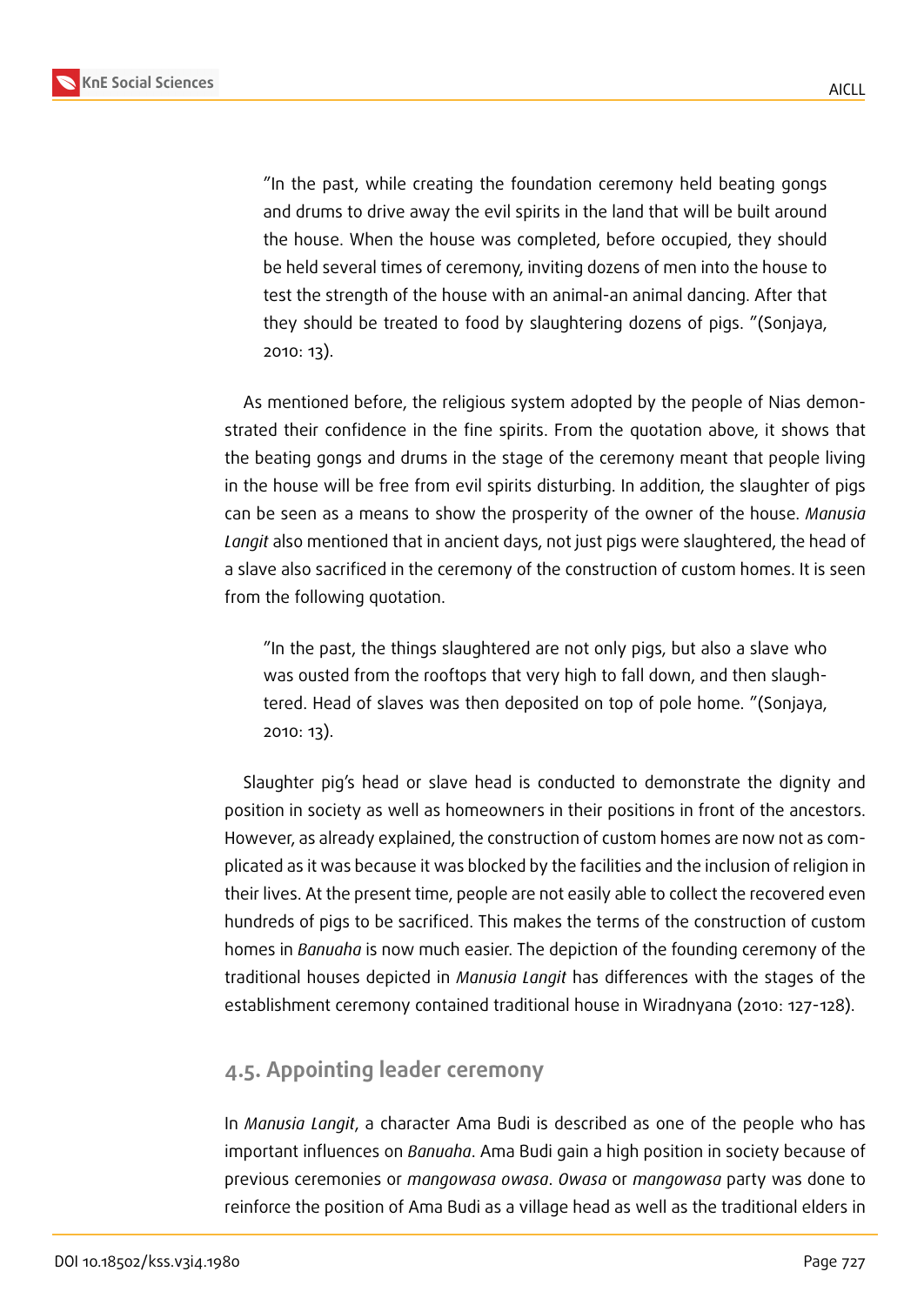

*Banuaha*. Before doing *owasa* or *mangowasa*, Ama Budi has first swine-cutting ceremony as seen from the following quotation.

"That's it," said Ama Budi softly. "Family and relatives finally pushed me to make a party. I cut 30 pigs to confirm my status as head of the village. Still, my voice is not heard. "(Sonjaya, 2010: 101).

The above quotation shows that as the country that has established itself with a party or the inauguration ceremony as the village head, the position or status is still not appreciated by the public.

"Being the village head did not mean to make someone respected in the village; nonetheless cherished are those clan elders and customs, "Ama said Budi. "Not to mention the clan elders and traditional elders were many who envy me." (Sonjaya, 2010: 101).

The clan elders and traditional elders much envy for Ama Budi to become a village head. Many of those who could not become a village head are those who he could not read. Ama Budi is successfully elected as village head in *Banuaha* because it meets the requirements that he can read and write from the government, as illustrated in the following passage.

"Because only I who can read and write," said Ama Budi firmly. "There was a government, one of the requirements was the village head had to be literate. Because of that requirement, stout clan elders and customs can not be the head of the village. "(Sonjaya, 2010: 100).

As described previously, although becoming a village head, Ama Budi is still not fully respected by the people there. Ama Budi leads the village from 1982 to 1992. In the first three years as village head, he has still been not heard by the public. Therefore, after the third year as head of the village, Ama Budi then implemented the highest ceremonies or parties to form the traditional elders. Highest parties or ceremonies are eaten *owasa* or *mangowasa*.

## **References**

- [1] Currie, Mark. (2007). *Narrative, Fiction, and the Philosophy of Time*. Edinburgh, Great britain: Edinburgh University Press Ltd
- [2] Direktorat Jenderal Pemasaran Departemen Kebudayaan dan Pariwisata Republik Indonesia. (2005). *Informasi Pariwisata Nusantara*. Jakarta: Departemen Jenderal Pemasaran Departemen Kebudayaan dan Pariwisata Republik Indonesia.